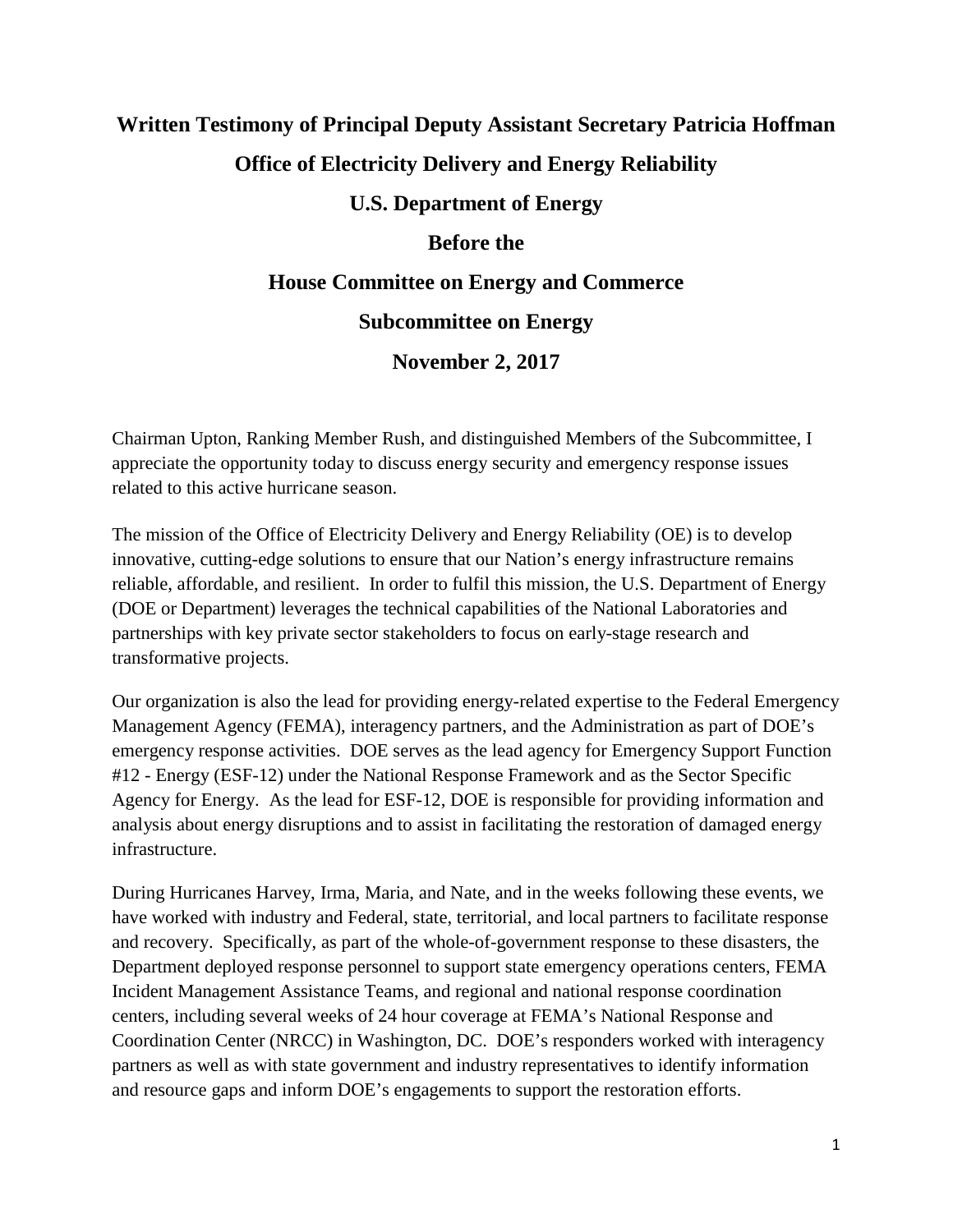Overall, DOE has deployed more than 100 personnel to support the response to the 2017 Hurricane Season from Headquarters, DOE sites across the country, the Power Marketing Administrations (PMAs), and DOE's National Laboratories.

## **Hurricane Harvey**

Each of these storms presented unique challenges to the energy sector. With respect to Hurricane Harvey, we saw peak electricity outages of about 300,000 customers in Texas and Louisiana. While offshore and onshore crude oil and natural gas production was disrupted by the storm, the greatest impacts were to the midstream and downstream oil and refining sectors. At its peak, more than four million barrels per day of refining capacity, representing more than 20% of total U.S. refining capacity, was offline. It took several weeks for flood waters to recede, but the refining systems in Texas and Louisiana have resumed normal operations. In addition, flooding closed two key injection points along the Colonial Pipeline, forcing the system to operate intermittently at reduced rates for several weeks before normal service resumed.

## **Hurricane Irma Response**

Hurricane Irma, the second category-four hurricane to make landfall in the United States this year, caused over seven million electric customer outages from the Caribbean to the southeast United States.

At Irma's peak on September 11, there were 7.8 million electric customer outages in Florida. Three days later on September 14, power had been restored to about 5 million customers – 64% of those customers – and 5 days later the restoration was at 98%. Overall, Florida Power and Light (FPL) was able to restore power at a pace roughly four times faster than it did after Hurricane Wilma in 2005.

One of the reasons this expeditious restoration was possible is the mutual assistance provided by numerous electric utilities. The energy sector mobilized more than 60,000 workers from more than 250 investor-owned electric companies, public power utilities, and electric cooperatives from all across the United States and Canada to assist with power restoration.

This restoration was aided by a number of factors, including the increased coordination between various levels of government and the private sector, which allowed the mutual assistance resources to rapidly access restoration locations. In addition, FPL has invested nearly \$3 billion since 2006 to build a more storm-resilient electrical grid to reduce potential damage and outages, and to help restore power faster following outages. Some of these investments included smart meters and flood monitoring capabilities which allowed substations and electrical equipment to shut down more efficiently and with less damage.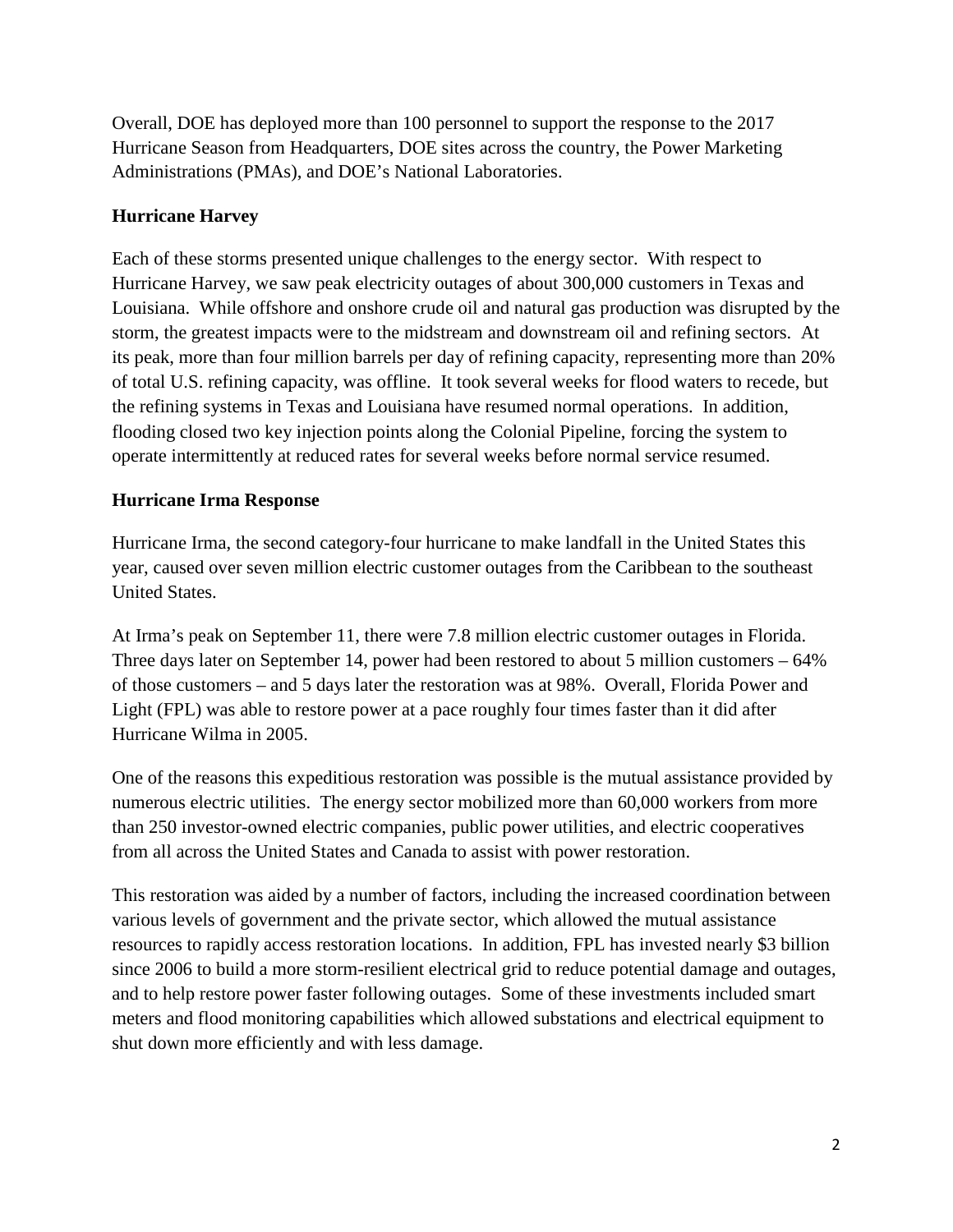## **Hurricane Maria**

DOE is also continuing to play a significant role in supporting the restoration and recovery efforts in the U.S. Virgin Islands and Puerto Rico. In the U.S. Virgin Islands, DOE has deployed 29 responders, including 25 personnel and 10 line-trucks from the Western Area Power Administration to provide mutual assistance through a mission assignment from FEMA and has worked to facilitate additional mutual assistance with industry.

Hurricane Maria made landfall in Puerto Rico as a Category 4 hurricane on September 20, bringing powerful winds and major flooding that destroyed much of the territory's transmission and distribution infrastructure and left virtually all 1.6 million electricity customers on the island without power. According to initial estimates from the Puerto Rico Electric Power Authority (PREPA), at least 80 percent of the transmission and distribution system was affected by Hurricane Maria. However, as of October 31, 33.4% of normal peak load has been restored. While this figure has little bearing on customer-level outcomes, it may be the best proxy available to measure progress in this challenging environment.

In Puerto Rico, the United States Army Corps of Engineers (USACE) has assumed a significant role in the emergency restoration of electrical infrastructure. USACE Temporary Emergency Power Planning and Response Teams are assisting with assessments and generator installations at critical facilities. In October, USACE was also tasked to lead planning, coordination, and integration efforts to support Puerto Rico with the restoration of the electrical power grid due to impacts caused by Hurricane Maria. USACE is managing this effort as the lead for Emergency Support Function #3 - Engineering and Public Works, in close coordination with DOE.

DOE has a responder deployed to coordinate with FEMA as well as seven subject matter experts from the PMAs to provide technical support to USACE with restoration planning, cost estimates, validation, and quality assurance. Additionally, through DOE-funded projects, we are leveraging the expertise of our National Laboratories to develop potential long-term solutions to improve the resiliency of the Puerto Rican infrastructure. I want to assure the Committee that DOE will continue to support the work needed to restore power to the U.S. Virgin Islands and Puerto Rico.

#### **Conclusion**

I am grateful for the hard work of DOE's emergency responders in this active and challenging hurricane season. We have made progress, but there is still more to do. Over the next several months, DOE's primary focus in Puerto Rico and the U.S. Virgin Islands will be working with our partners to support the mission of restoring the power grids and critical infrastructure.

Secretary Perry and our DOE team look forward to a thoughtful conversation focused on our response to this season's hurricanes, and on the reliability, affordability, and resilience of the electricity system from hurricanes, as well as other extreme weather events.